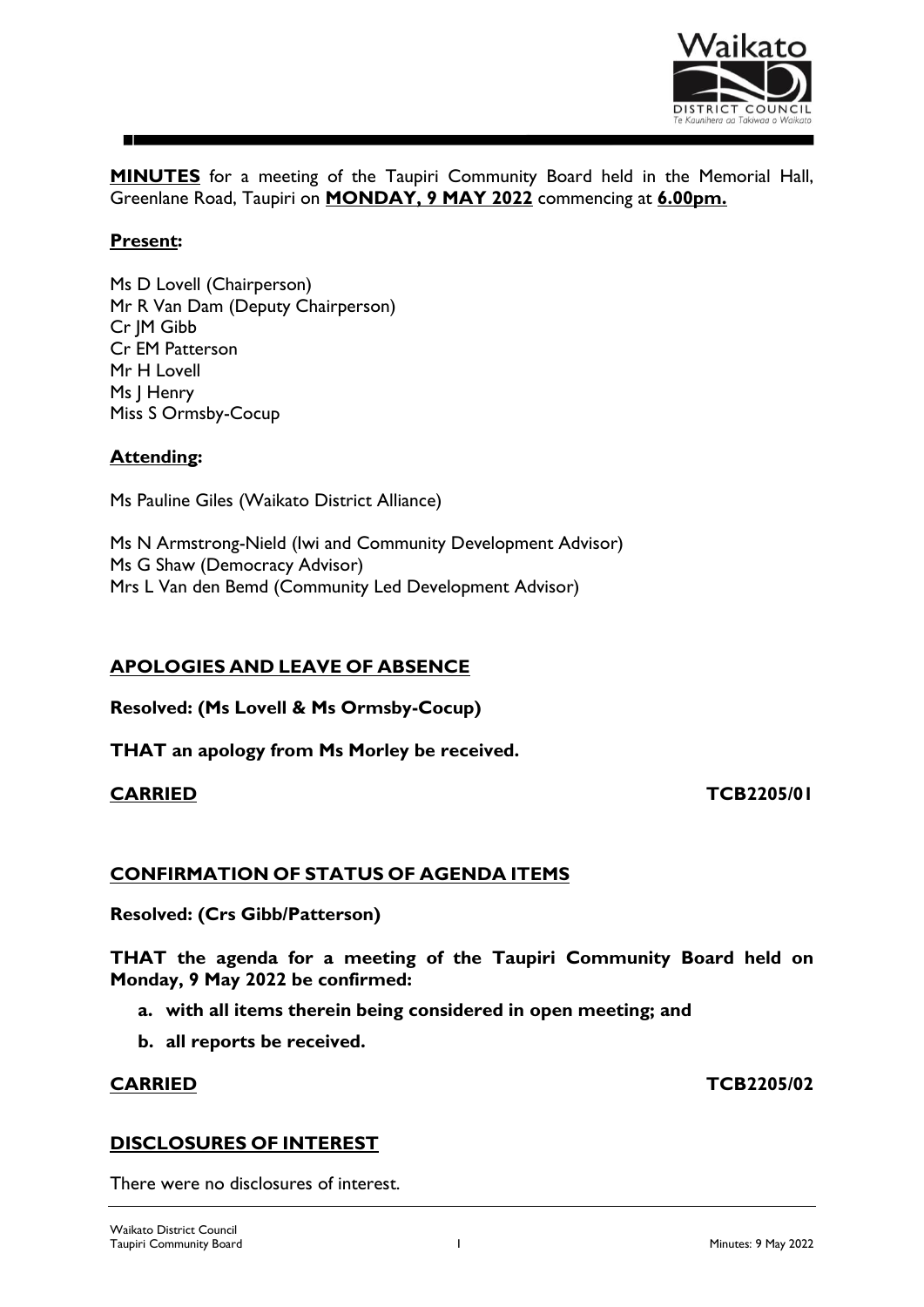# **CONFIRMATION OF MINUTES**

# **Resolved: (Crs Gibb/Patterson)**

**THAT the minutes for a meeting of the Taupiri Community Board held on Monday, 28 March 2022 be confirmed as a true and correct record with an amendment noting Councillor Patterson's absence.**

## **CARRIED TCB2205/03**

# **REPORTS**

Waikato District Alliance Update Agenda Item 6.1

- The Button Lane bollards had been completed/reinstalled and no further attempts to remove the bollards had been reported.
- 'Watch for Children' signs were in progress. It was suggested a sign could also be placed opposite Educare, 30 Te Putu Street, Taupiri (at the bottom of the ramp).

**ACTION:** Staff to consider 30 Te Putu Street, Taupiri (opposite Educare) as an additional site for installation of 'Watch for Children' signage.

Waikato Regional Council Update Agenda Item 6.2

This agenda item would be rescheduled to a future Taupiri Community Board meeting as Ms Storey was unable to attend on this occasion.

**Discretionary Fund Report** Agenda Item 6.3

The report was received *[TCB2205/02 refers]* and the following discussion was held:

- The Board needed to ensure it spent its money and makes a commitment to do so before the end of the year.
- There were questions regarding how new subdivisions/residents would impact rates and, consequently, the Board's budget.

**ACTION:** Staff to provide the Board with information regarding rates for new Taupiri residents (residing in new local subdivisions).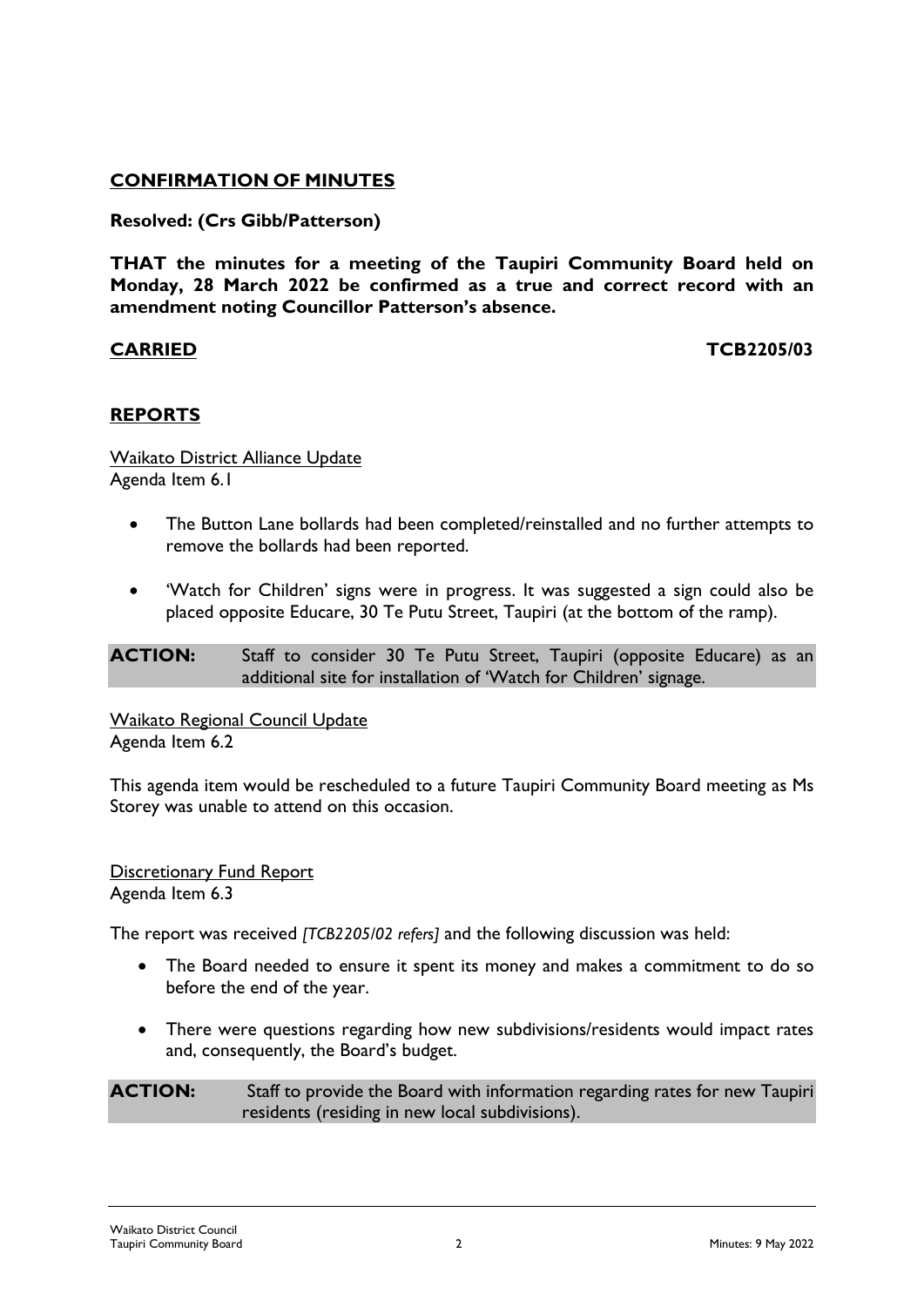## Taupiri Works and Issues Report Agenda Item 6.4

The report was received *[TCB2205/02 refers]* and the following discussion was held:

• *Community Plan* – The Taupiri Community Trust project was ongoing. Councillor Gibb would be signing its new Trustees on 26 May 2022 at the Taupiri Community Hall.

Forthwith, Councillor Gibb would develop a community plan booklet in consultation with community board members.

**ACTION:** Councillor Gibb to develop a community plan booklet in consultation with Taupiri Community Board members.

• *Wel Green Boxes/Chorus Building/Mural Painting* – the Chair attended a meeting with the Marae in early May. Representatives from the Marae were excited about the project and provided good feedback. It was suggested that Kaitotehe School was incorporated into the mural. The school had extensive local history and the bell which was atop the local church was once the same bell used at the school.

It was also suggested that bush, trees, and birdlife be incorporated into the mural, although all suggestions were still in the discussion/s stage.

Members suggested that a corresponding history board be created in conjunction with the mural to ensure people understood the meaning and significance of features in the mural and how they related to the local community.

There was a suggestion to involve local school children in the design/artwork of the mural, potentially through an art competition.

The Marae noted that it would like to interweave both Maori and Pakeha history in the mural to signify the town's unity and coming together since its establishment.

**ACTION:** Board to continue discussions/planning around the Chorus Building mural artwork.

**ACTION:** Board to consider how it could incorporate local school children in the artwork/design of the Chorus Building mural artwork (e.g., a local competition).

- Proposal for Walkway and Cycle Track in Taupiri there were no updates. The Board was waiting for the formal establishment of the Taupiri Community Trust and its potential funding avenues.
- *Community Planting and Maintenance –* the Board believed there had been no further issue with the fruit trees, however, the trees on Button Lane required pruning. There were no further updates in Ms Morley's absence.

## **ACTION:** Ms Morely to arrange for the trees on Button Lane to be pruned.

• *Te Putu Street Rail Bridge Painting/Wooden Railings –* there were no updates to this item.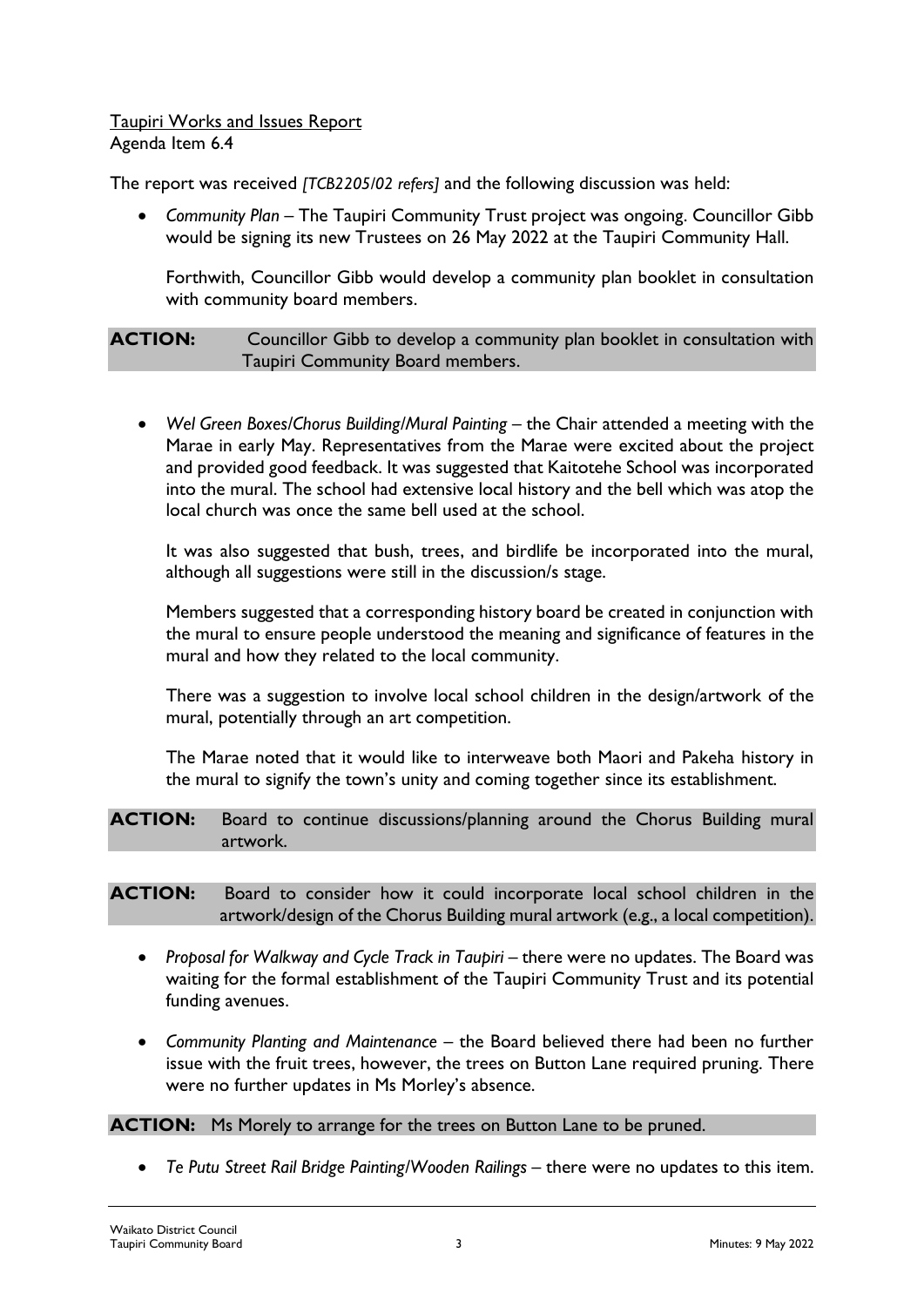• *Taupiri School/Community Garden Improvements and Picnic Tables* – Ms Ormsby-Cocup would follow up with Menzshed and Taupiri School to progress this project. It was suggested City Care could support the project and the Community Led Development Advisor would provide relevant contact details to Ms Ormsby-Cocup to investigate options and hold a discussion around this.

**ACTION:** Ms Ormsby-Cocup to follow up with Menzshed and Taupiri School to progress the Community Garden Improvements and Picnic Tables project.

**ACTION:** Ms Ormsby-Cocup to follow up with City Care for a discussion around how it might be able to support this project moving forward.

• *Neighbourhood Support –* the Community Led Development Advisor had passed Police details on to the Chair to follow up around this item.

**ACTION:** The Chair would follow up with the Police regarding Neighbourhood Support in Taupiri.

• *Car on Te Putu St* – Ms Giles confirmed the Waikato District Alliance could organise a tow truck and arrange the removal of the vehicle on Te Putu Street. Board members confirmed that the vehicle appeared to be unregistered and likely did not have an upto-date warrant of fitness.

**ACTION:** The Waikato District Alliance team would lodge a service request for the removal of the vehicle parked on Te Putu Street.

- *Watch for Children signs* this item was in progress and the Board had suggested an action which was captured earlier in the minutes.
- *Parks and Reserves –* there were no updates relating to this item.

Third Quarter Service Request Report Agenda Item 6.5

- The Board noted a high volume of dog barking/noise had been reported this quarter.
- Board members remarked that numbers of reported livestock trespassing would likely increase from 1 June 2022 when farmers started moving their livestock.
- There had been reports of new tagging in the Taupiri community.
- There had been 15 noise complaints. Discussion was held around the reason for this, and board members confirmed that residents had been lodging complaints regarding brawls/fights that were occurring outside the local pub. It was suggested that this was a Police issue and residents should alert the Police to these incidents.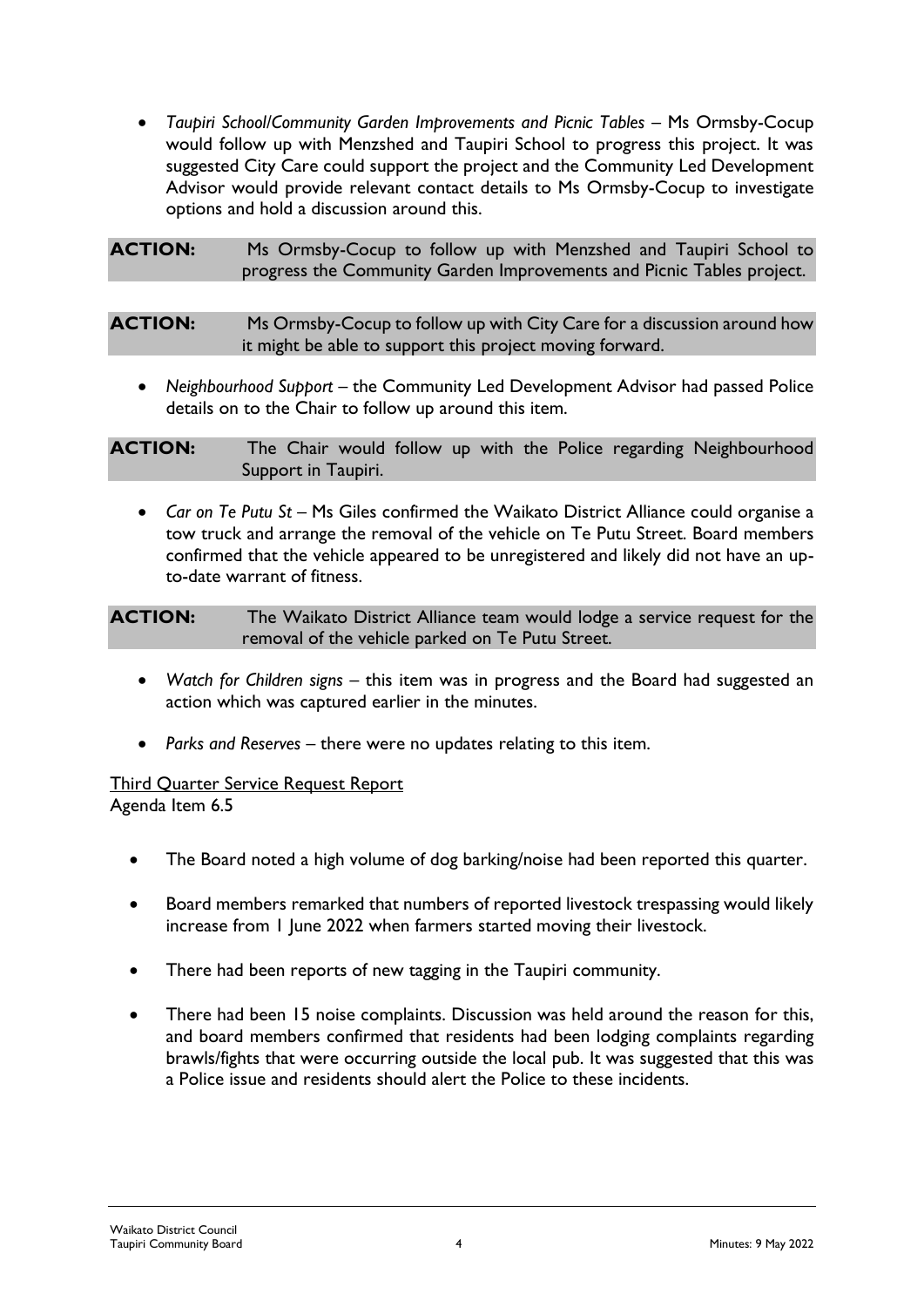# Chairperson's Report Agenda Item 6.6

The Chair provided a verbal report and answered questions from the Board. The following matters were discussed:

- The Chair had sent an email asking board members to complete a Chorus survey regarding the company's investments and planning. Chorus had stated it would appreciate the feedback.
- The Chair thanked Ms Giles (from the Waikato District Alliance) for arranging the replacement of bollards on Button Lane.

# Councillors Reports

Agenda Item 6.7

- Councillors Gibb and Patterson attended the Ngaruawahia ANZAC service (representing the Taupiri Community Board) and noted that the Chair laid the ANZAC wreath on behalf of the Board.
- The Councillors informed the Board of a piece of land on Gordonton Road containing unmarked graves (1,500 metres). Council considered it good practice to acquire this piece of land (from Waka Kotahi), thus, was working through a process to do so. The update was provided to ensure the Board was aware of this piece of work. Mr van Dam suggested that the piece of land in question may be incorrect, thus, Councillor Patterson would follow up with Mr van Dam for clarification.

**ACTION:** Councillor Patterson would follow up with Mr Rudy van Dam for clarification regarding the piece of land (in close proximity to the cemetery on Gordonton Rd) Council seeks to purchase.

- Councillors attended a workshop regarding the Local Alcohol Policy Review. The current bylaw requires adjustment as a result of local growth in certain areas. The review would go out for consultation later in the year. Councillors would look to prioritise consultation in the community to ensure local agreement with the Council's approach.
- Council meetings had recommenced in person (in the Council Chambers) and the Councillors noted it was nice to have an in person/in Council Chamber experience and to reconnect with other Councillors and staff face-to-face again.

# **PROJECTS**

Parks & Reserves Agenda Item 7.1

• No discussion was held.